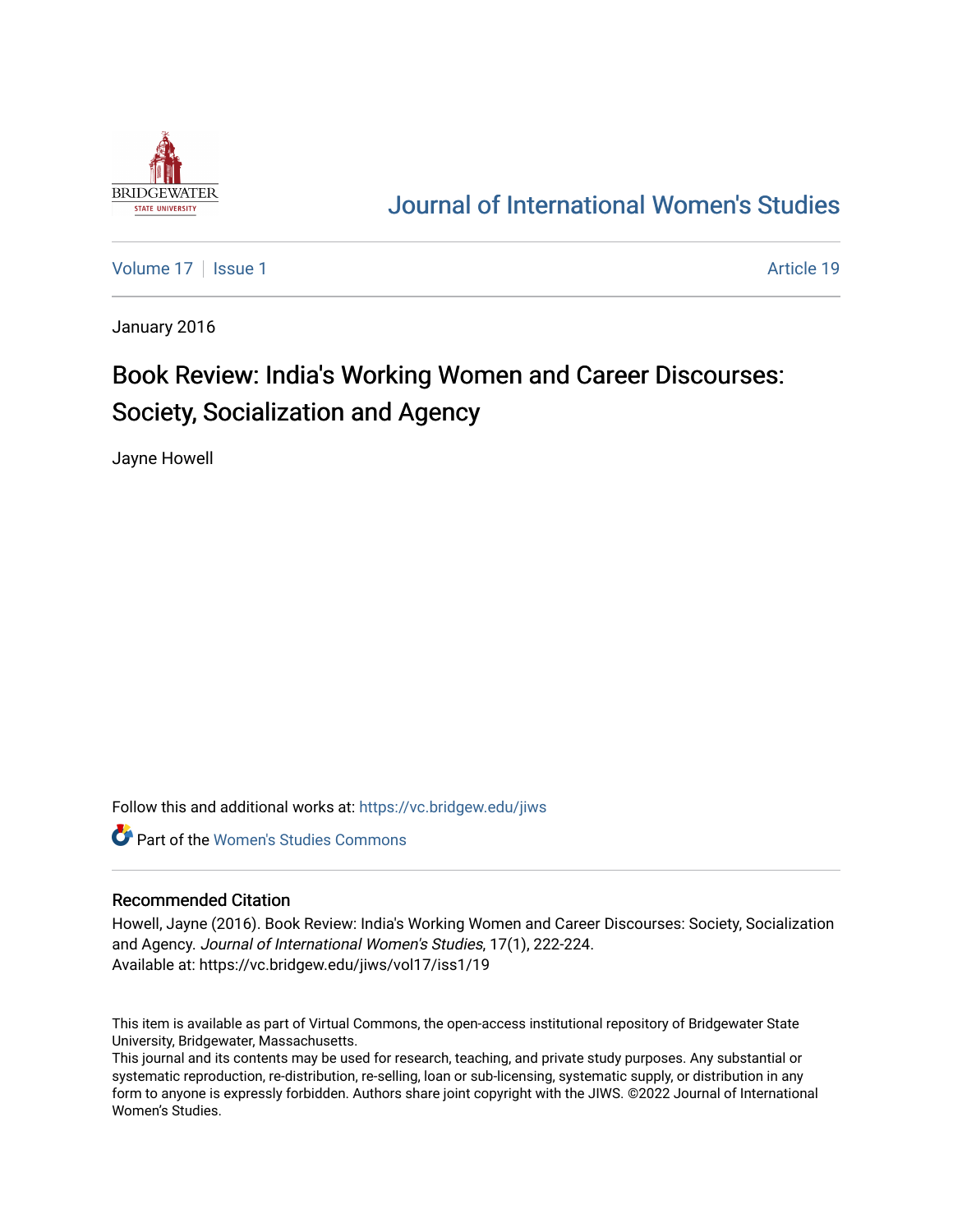#### Howell: Book Review: India's Working Women and Career Discourses

This journal and its contents may be used for research, teaching and private study purposes. Any substantial or systematic reproduction, re-distribution, re-selling, loan or sub-licensing, systematic supply or distribution in any form to anyone is expressly forbidden. ©2016 Journal of International Women's Studies.

## **India's Working Women and Career Discourses: Society, Socialization and Agency. Suchitra Shenoy-Packer (2014). London: Lexington Books. 233 pages. Three appendices and index.**

## Reviewed By: Jayne Howell California State University, Long Beach<sup>1</sup>

Recent headlines including the *New York Times'* "Why Aren't India's Women Working?" (April 23, 2015) and "India's Domestic Workers Need a Break" in *The Guardian* (June 10, 2015) parallel scholarly debates focusing on the paradox between Indian women's declining presence in the Economically Active Population and high visibility in a growing informal sector. The International Labor Organization and popular press attribute a decline (from 37 in 1994 to 29 percent in 2010) in Indian women's participation in the paid labor force in the early  $21<sup>st</sup>$  century to a number of factors, including their increased enrollment in secondary schools, an increase in household income levels, and "failure to allow women full access to the labour market." The popular media and many scholars alike frame this discussion against the backdrop of Mumbai's growth as an offshore call center and the "new" jobs that have been created in the telecommunications industry.

In speaking to all of these issues, Suchitra Shenoy-Packer's analysis of Indian women's career choices and experiences in the city of Pune in Maharashtra province makes an important contribution to our understanding of factors that shape these women's multidimensional lives. Simultaneously, it adds an important case study to the growing body of literature regarding women's labour in an urban economy where opportunities for mobility through education and employment are often determined by socioeconomic origins. In this case, readers gain insight into women's personal aspirations against the backdrop of the complexities of a caste system that overlays class structures and family dynamics.

This discussion is framed by Shenoy Packer's overarching argument that women's work can only be understood within societal constructions of their essentialized roles as daughters, wives, mothers and daughters-in-laws. As she stresses early on and revisits throughout the text, the patriarchal overtones that disadvantage women in both public and private realms. Women are discriminated against in terms of hiring, salaries, and opportunities for advancement relative to men. Compounding this, they have internalized the priority society places on their private roles as "guardians of morality in Indian society" (p. 30) whose domestic responsibilities are paramount.

To explore how these issues affect individual women's career choices and social relations, Shenoy-Packer – a professor of communications who began this work as a doctoral study – conducted interviews (in English, Hindi or Marathi) with 78 women from upper  $(n=18)$ , middle  $(n=27)$  and lower  $(n=33)$  socioeconomic origins whose ages spanned three generations. She explains in the first of six chapters that she is a native of Pune whose origins as a "middle-upper class, upper-caste Hindu" gave her entry into her informants' worlds and cultural insights into their experiences (p. 4). This point is elaborated in Appendices A (Research Methodology) and B (Positionality and Field Research Experiences). Her approach is founded in feminist interviewing,

 $\overline{a}$ 

222

<sup>1</sup> Professor of Anthropology (California State University Long Beach 1250 Belfllower Blvd. Long Beach, CA 90840- 1003 (562) 985-519[2 jayne.howell@csulb.edu](mailto:jayne.howell@csulb.edu)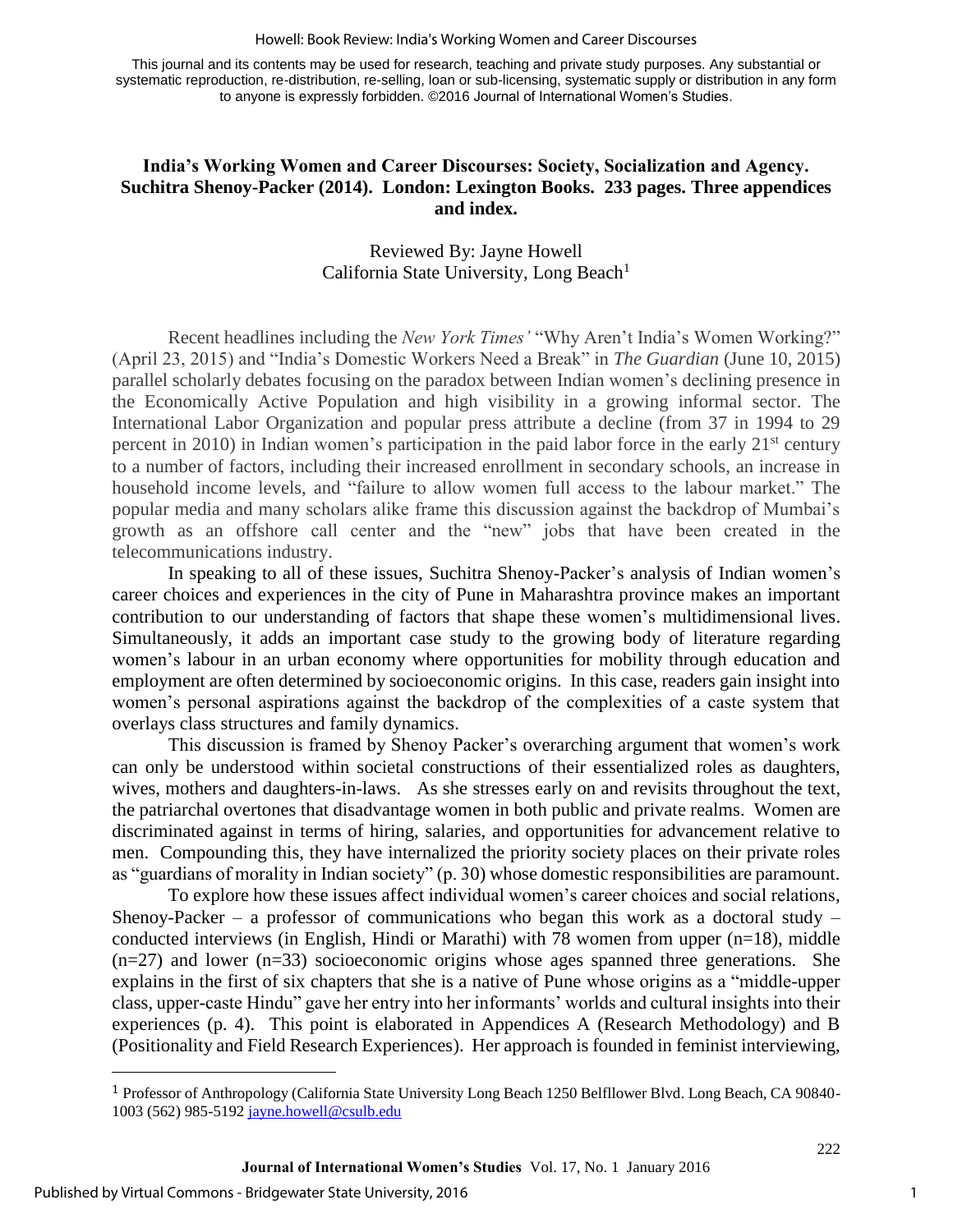which entails the researcher putting the informants at ease through self-disclosure and subjects expressing themselves in a setting of intimacy (p. 180). The importance of understanding women's lives within their cultural milieu extends to the research methods, where Shenoy-Packer contends that "share[d] cultural norms" between "researcher and subject" maximize understanding (p. 179).

Positing that career opportunities and choices must be studied within the socioeconomic and political context, Shenoy-Packer begins by providing perspectives on expanding employment and education opportunities from the mid- $20<sup>th</sup>$  century into the present that contextualize historically changes and consistencies in attitudes toward women's work and gender role ideals. The inescapable expectation is that women will marry and retain responsibility for ensuring that their households run efficiently while they are generating income. While affluent women have the option of hiring lower income women to perform these duties, women of lower status – both economic and caste – typically must find a balance between their paid and unpaid labour.

After this valuable introduction, she examines the importance of the socialization process and family members play in women's notions of work and their career trajectories. Foremost, she holds that fathers' influence and expectations play a critical if not the determining role in daughters' attitudes toward work and careers. Even when daughters' pursued a path that differed from their father's preference, she found that they were for the most part supportive provided the career did not bring disrepute to the family. Women in upper- and middle-income income households benefitted from their fathers' knowledge of career paths and economic support.

By providing emotional support and encouragement, mothers enabled their daughters to pursue their studies and work (pp. 83-91). Additionally, extended family members – including grandparents, husbands, and in-laws – often encouraged women to study so that they would be prepared to work outside the home. Often "memorable messages" – "fragments of everyday discourses" conveyed by elders that are "recollected … at crucial" moments resonate years later by women negotiating their adult life paths (p. 71). Having familial support and backing meant that women do not let negative sentiments toward women who work outside deter their own commitment to working (p. 64).

In terms of class, it is little surprise that while women from lower income households aspire to skilled and professional jobs, women from upper and middle classes do not pursue a job that results in downward mobility. For women in economically sound households for whom it is a given that they will train in professions, and their knowledge of English is a great asset in this. The question then becomes not how or why they will do so, but rather if they will follow their fathers' preferred career choice for them or pursue a field that appealed to them more. Moreover, due to legislation regarding hiring of protected classes, some women felt that they faced discrimination as members of higher castes that overlaid the discrimination (p. 48) they also felt as women who were paid significantly lower than their male counterparts.

Many of Shenoy-Packer's findings coincide with larger trends reported in studies conducting in India and elsewhere regarding women's motives for working – including that lower status mothers' lack of studies and precarious financial situations are often an impetus for their daughters' to study and work, while educated women in middle income households may tell their daughters that remaining at home is fulfilling in terms of family, yet boring. Thus, even as family ties and obligations are paramount, the women interviewed have a strong sense of work-related fulfillment and identity, especially when their jobs provide opportunities for learning (pp. 153- 156). Even when there was little opportunity for this intellectual growth, interviewees across the social spectrum spoke of the importance of feeling that their labour makes a contribution to society. Even so, even women who are extremely fulfilled in their jobs consider their family responsibilities

223